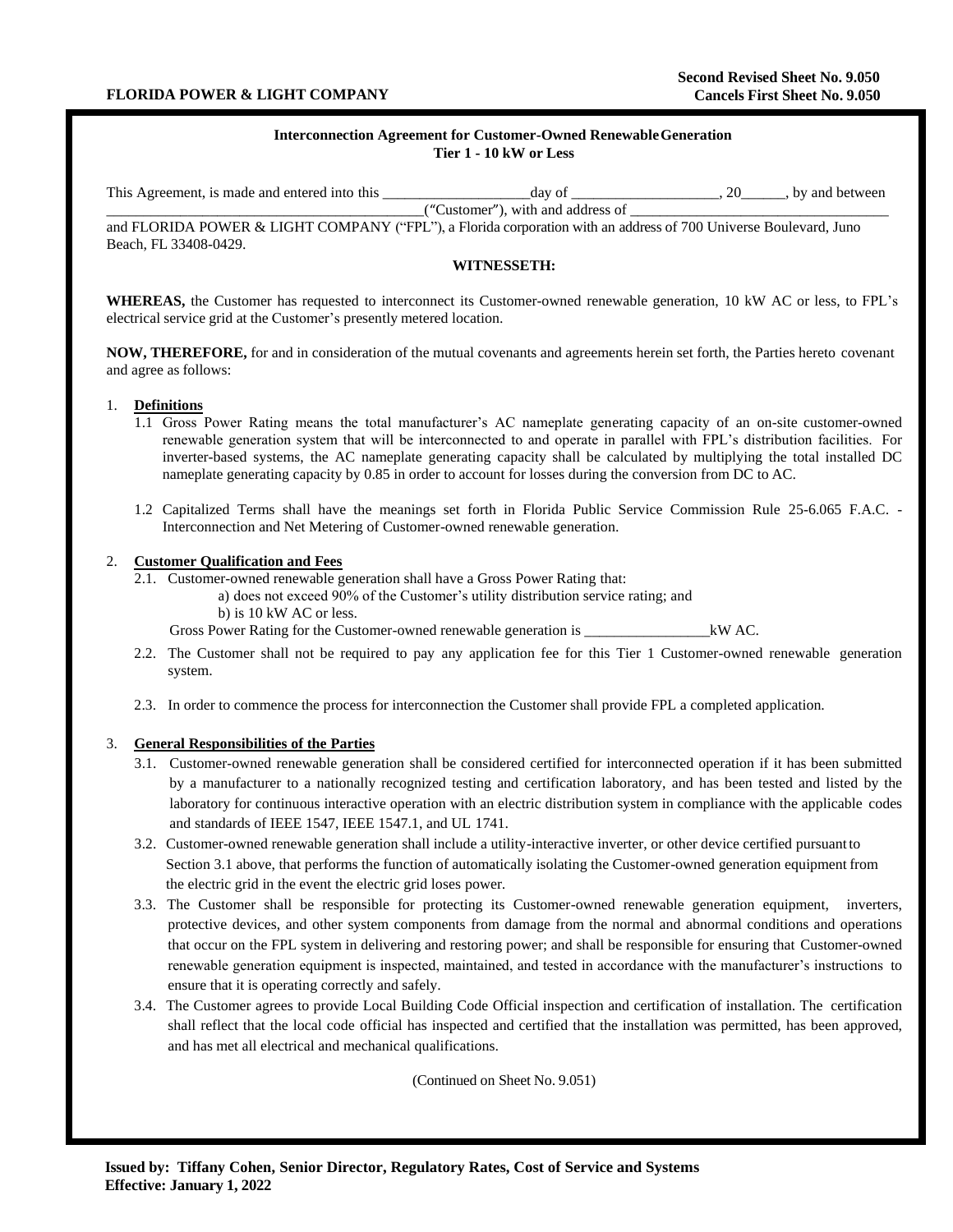(Continued from Sheet No. 9.050)

- 3.5 The Customer shall notify FPL at least ten (10) calendar days prior to initially placing Customer's equipment and protective apparatus in service and FPL shall have the right to have personnel present on the in-service date.
- 3.6 Interconnection Agreement shall be executed by FPL within thirty (30) calendar days of receipt of a completed application.

# 4. **Inspection and On-going Compliance**

4.1 FPL will provide Customer with as much notice as reasonably practicable; either in writing, e-mail, facsimile or by phone as to when FPL may conduct inspection and/or document review. Upon reasonable notice, or at any time without notice in the event of an emergency or hazardous condition, FPL shall have access to the Customer's premises for the purpose of accessing the manual disconnect switch, performing an inspection or disconnection, or, if necessary, to meet FPL's legal obligation to provide service to its Customers.

## 5. **Manual Disconnect Switch**

- 5.1 U.L.1741 Listed, inverter-based Tier 1 customer-owned renewable generation systems do not require a customer-installed manual disconnect switch.
- 5.2 Other customer-owned Tier 1 renewable generation systems that are not U.L. 1741 inverter based. FPL shall require the Customer to install, at the Customer's expense, a manual disconnect switch of the visible load break type to provide a separation point between the AC power output of the Customer-owned renewable generation and any Customer wiring connected to FPL's system. The manual disconnect switch shall be mounted separate from, but adjacent to, the FPL meter socket. The Customer shall ensure that such manual disconnect switch shall remain readily accessible to FPL and be capable of being locked in the open position with a single FPL utility padlock.
- 5.3 In the event that FPL has determined with respect to the Customer-owned renewable generation that the installation of a manual disconnect switch or switches adjacent to FPL's meter socket would not be practical from a safety perspective and/or design considerations in accordance with good engineering practices; and FPL and the customer agree upon a location on the customer's premises for the switch or switches which meet all applicable safety and/or design considerations, then, pursuant to the conditions set forth in Section 5.2 above, each manual disconnect switch shall be mounted separate from FPL's meter socket at a location agreed to by the Customer and FPL, and the customer shall install a permanent weather-proof plaque adjacent to FPL's meter socket indicating the location of the manual disconnect switch or switches.

### 6. **Disconnection / Reconnection**

6.1 FPL may open the manual disconnect switch, if available, or disconnect the Customer's meter, pursuant to the conditions set forth in Section 6.2 below, isolating the Customer-owned renewable generation, without prior notice to the Customer. To the extent practicable, however, prior notice shall be given. If prior notice is not given, FPL shall at the time of disconnection leave a door hanger notifying the Customer that its Customer-owned renewable generation has been disconnected, including an explanation of the condition necessitating such action. FPL will reconnect the Customer-owned renewable generation as soon as practicable after the condition(s) necessitating disconnection has been remedied.

(Continued on Sheet No. 9.052)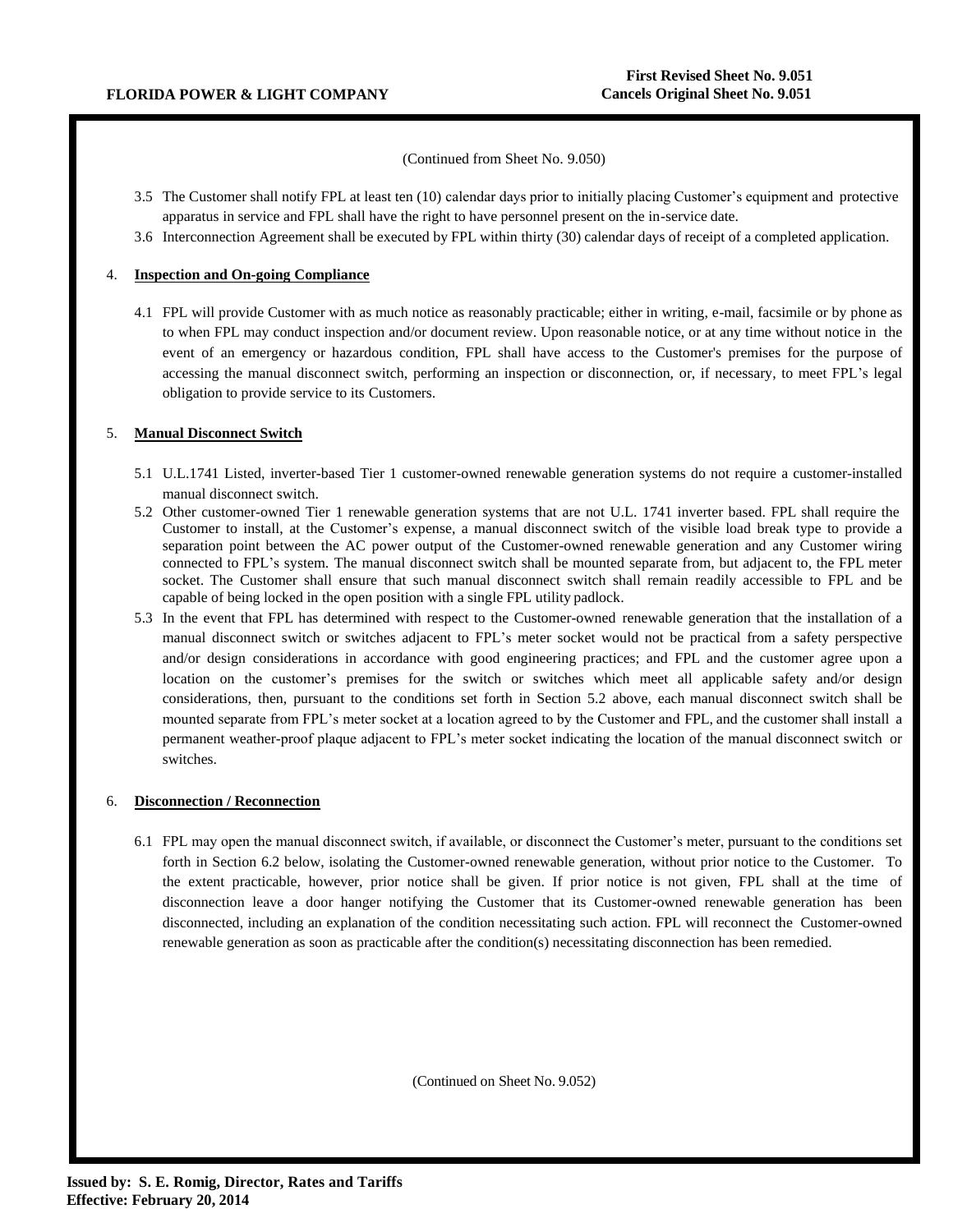## (Continued from Sheet No. 9.051)

- 6.2 FPL has the right to disconnect the Customer-owned renewable generation at any time. This may result for the following reasons:
	- a) Emergencies or maintenance requirements on FPL's system;
	- b) Hazardous conditions existing on FPL's system due to the operation of the Customer's generating or protective equipment as determined by FPL; and
	- c) Adverse electrical effects, such as power quality problems, on the electrical equipment of FPL's other electric consumers caused by the Customer-owned renewable generation as determined by FPL.

## 7. **Modifications/Additions to Customer-owned Renewable Generation**

- 7.1 If the Customer-owned renewable generation system is subsequently modified in order to increase its Gross Power Rating, the Customer must notify FPL by submitting a new application and Interconnection Agreement specifying the modification at least thirty (30) calendar days prior to making the modification.
- 7.2 If the Customer adds another Customer-owned renewable generator system which i.) Utilizes the same utility inter-active inverter, or other device certified pursuant to Section 3.1 above, for both systems; and ii.) Utilizes a separate utility interactive inverter, or other device certified pursuant to Section 3.1 above, for each system the Customer shall provide thirty (30) calendar days notice prior to installation.
- 7.3 In the event any Customer modifications or additions result in the input to any FPL meter so as to qualify as a Tier 2 or Tier 3 system, then all terms and conditions, including appropriate notice, of the Interconnection Agreement for Tier 2 or Tier 3 systems shall apply.
- 7.4 The Interconnection Agreement which applies in instances described in Sections 7.1, 7.2, and 7.3 above shall be determined by the combined gross power rating of the generation system(s) which is connected to the FPL meter. In all instances described in this Section 7, the Customer shall submit a new application to FPL and shall enter into a new Interconnection Agreement. In no event shall the maximum output of the Customer-owned generation system(s), which is connected to the FPL meter exceed 2 MW Gross Power Rating.

# 8. **Indemnity**

- 8.1 Customer, to the extent permitted by law without waiving or limiting any defense of sovereign immunity, shall indemnify, hold harmless and defend FPL from and against any and all judgments, losses, damages, claims relating to injury to or death of any person or damage to property, (including the Customer-owned renewable generation system), fines and penalties, costs and expenses arising out of or resulting from the operation of the Customer-owned renewable generation system, except in those instances where such loss is due to the negligent action or inactions of FPL. Nothing herein shall be intended to serve as a waiver or limitation of Customer's sovereign immunity defense as allowed by law.
- 8.2 FPL shall indemnify, hold harmless and defend Customer from and against any and all judgments, losses, damages, claims relating to injury to or death of any person or damage to property (including FPL's transmission system), fines and penalties, costs and expenses arising out of or resulting from the operation of FPL's system, except in those instances where such loss is due to the negligent action or inactions of the Customer.

(Continued on Sheet No. 9.053)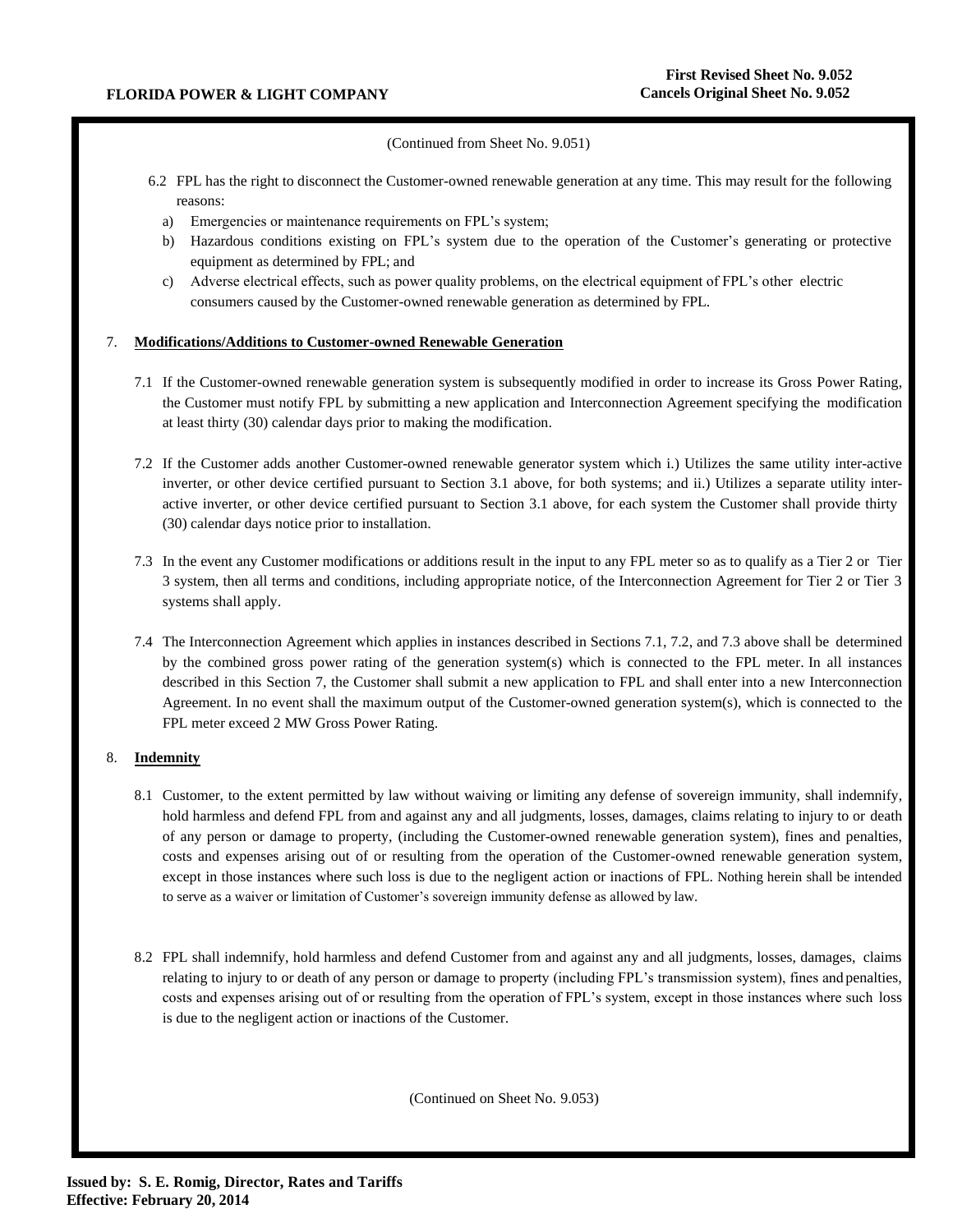### (Continued from Sheet No. 9.052)

## **9. Limitation of Liability**

9.1 Liability under this Interconnection Agreement for any loss, cost, claim, injury, liability, or expense, including reasonable attorney's fees, relating to or arising from any act or omission in its performance of this Interconnection Agreement, shall be limited to the amount of direct damage actually incurred. In no event shall the indemnifying Party be liable to the other Party for any indirect, special, consequential, or punitive damages, except as authorized by this Interconnection Agreement.

### 10. **Assignment**

- 10.1 The Interconnection Agreement shall be assignable by either Party upon thirty (30) calendar days notice to the other Party and written consent of the other Party, which consent shall not be unreasonably withheld or delayed.
- 10.2 An assignee to this Interconnection Agreement shall be required to assume in writing the Customer's rights, responsibilities, and obligations under this Interconnection Agreement; or execute a new Interconnection Agreement.

#### 11. **Insurance**

11.1 FPL recommends that the Customer maintain Liability Insurance for Personal Injury and Property damage in amount of not less than \$100,000 during the entire term of this Interconnection Agreement to the extent permitted by law. For government entities, the policy coverage shall not exceed the entity's maximum liability established by law.

# 12. **Renewable Energy Certificates**

12.1 The Customer shall retain any Renewable Energy Certificates associated with the electricity produced by their Customerowned renewable generation equipment; any additional meters necessary for measuring the total renewable electricity generated for the purposes of receiving Renewable Energy Certificates shall be installed at the Customer's expense, unless otherwise determined during negotiations for the sale of the Customer's Renewable Energy Certificates to FPL.

# 13. **Lease Agreements**

- 13.1 The Customer shall provide FPL a copy of the lease agreement, as applicable, for any and all leased interconnection equipment.
- 13.2 The Customer shall not enter into any lease agreement that results in the retail purchase of electricity; or the retail sale of electricity from the Customer-owned renewable generation. Notwithstanding this restriction, in the event it is determined by the Florida Public Service Commission that the Customer has entered such an agreement, the Customer shall be in breach of this Interconnection Agreement and the lessor may become subject to the jurisdiction and regulations of the Florida Public Service Commission as a public utility.

### 14. **Dispute Resolution**

14.1 Disputes between the Parties shall be handled in accordance with subsection 11 of Florida Public Service Commission Rule 25-6.065 F.A.C. - Interconnection and Net Metering of Customer-owned renewable generation.

### 15. **Effective Date**

15.1 The Customer must execute this Interconnection Agreement and return it to FPL at least thirty (30) calendar days prior to beginning parallel operations and the Customer must begin parallel operation within one year after FPL executes the Interconnection Agreement.

### 16. **Termination**

16.1 Upon termination of this Interconnection Agreement, FPL shall open and padlock the manual disconnect switch, if applicable, and remove the Net Metering and associated FPL equipment. At the Customer's expense, the Customer agrees to permanently disconnect the Customer-owned renewable generation and associated equipment from FPL's electric service grid. The Customer shall notify FPL in writing within ten (10) calendar days that the disconnect procedure has been completed.

(Continued on Sheet No. 9.053.1)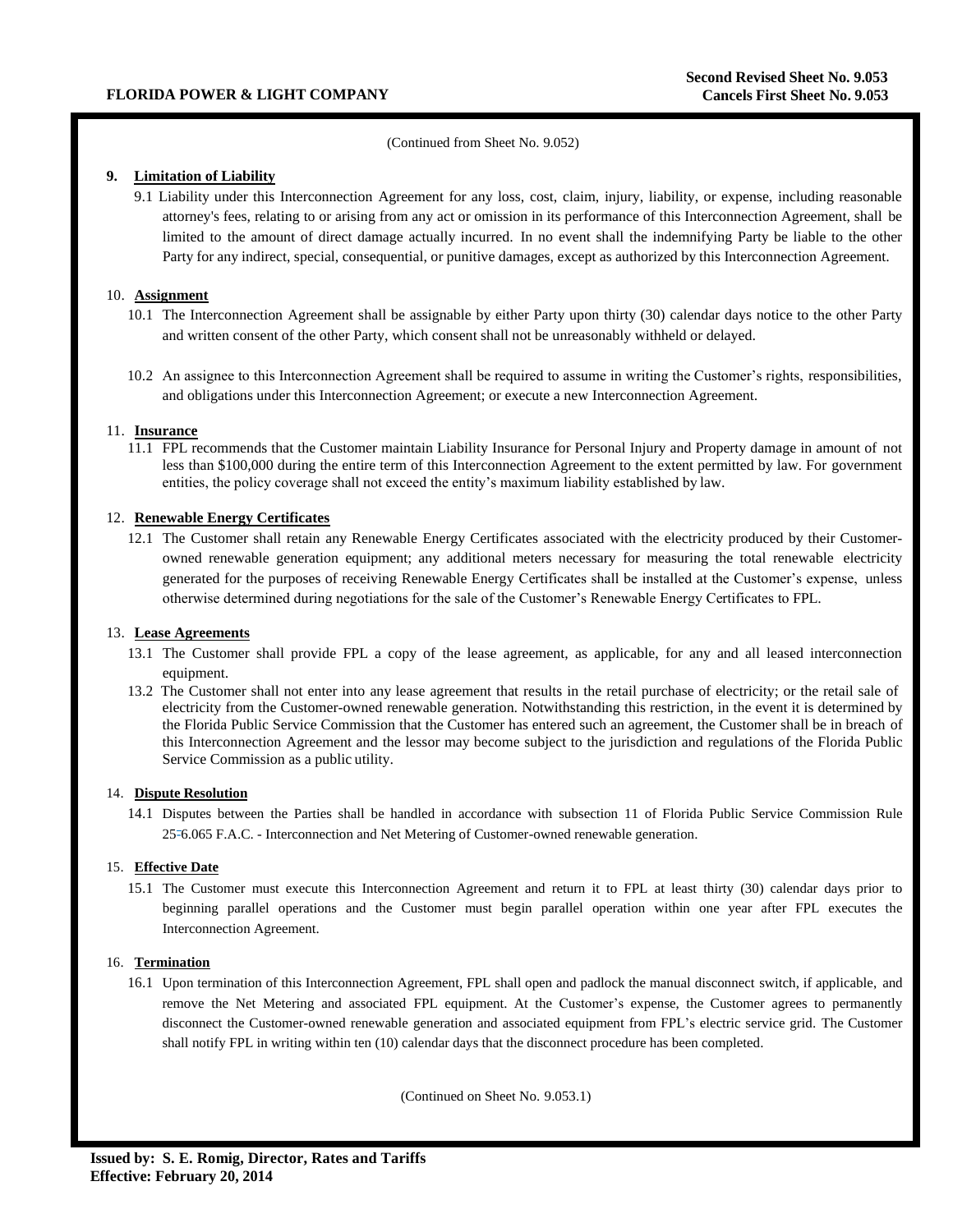(Continued from Sheet No. 9.053)

### 17. **Amendments to Florida Public Service Commission Rules**

17.1 FPL and Customer recognize that the Florida Public Service Commission rules may be amended from time to time. In the event that Florida Public Service Commission rules are modified, FPL and Customer agree to supersede and replace this Interconnection Agreement with a new Interconnection Agreement which complies with the amended Florida Public Service Commission rules.

#### 18. **Entire Agreement**

18.1 This Interconnection Agreement supersedes all previous agreements or representations, either written or oral, heretofore in effect between FPL and the Customer, made in respect to matters herein contained, and when duly executed, this Interconnection Agreement constitutes the entire agreement between Parties hereto.

#### 19. **Governmental Entities**

19.1 For those customers, which are government entities, provisions within this agreement will apply to the extent the agency is not legally barred from executing such provisions by State or Federal law.

(Continued on Sheet No. 9.054)